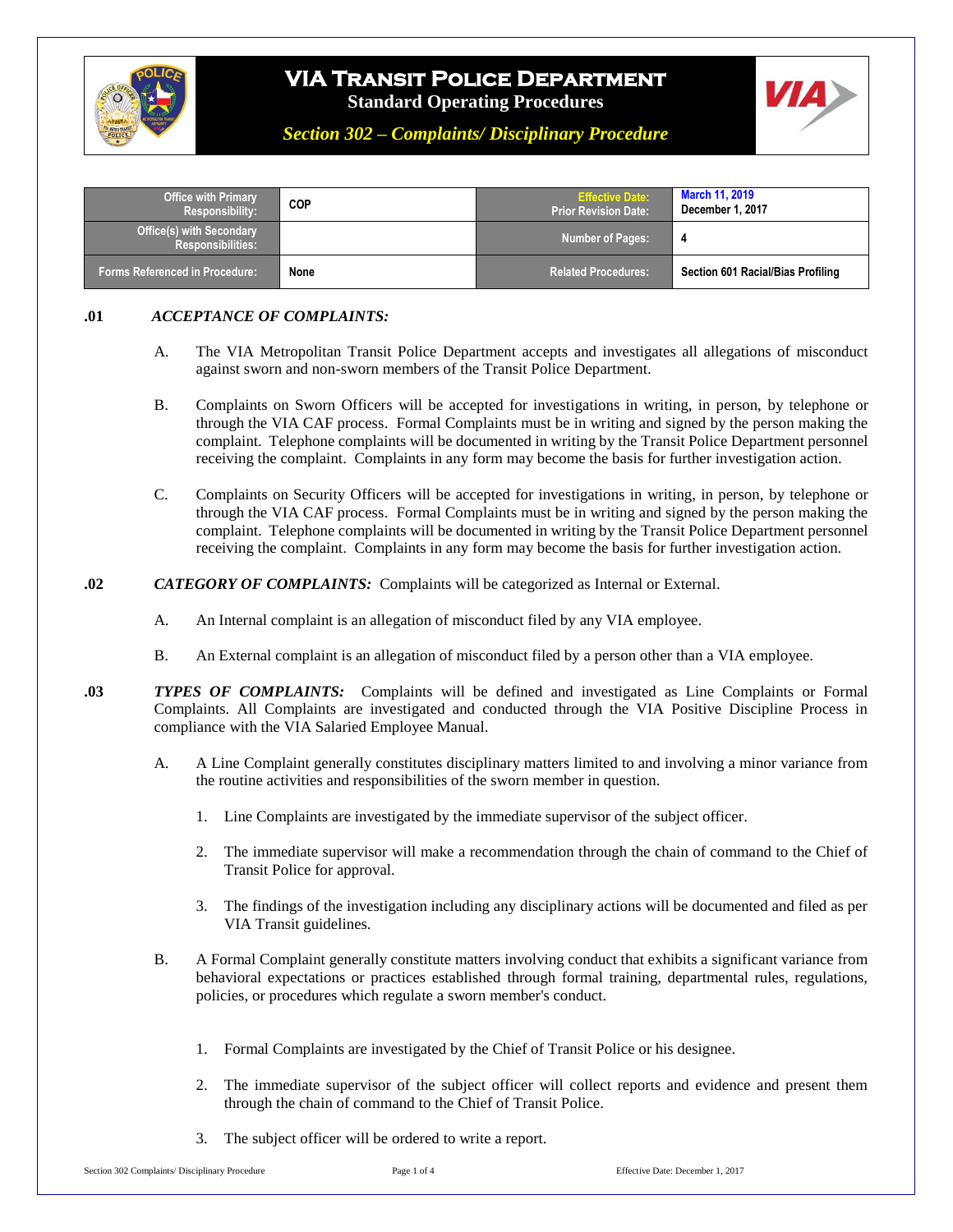

# **VIA Transit Police Department Standard Operating Procedures**



*Section 302 – Complaints/ Disciplinary Procedure*

4. The Chief of Transit Police will determine the finding of the investigation and determine appropriate disciplinary action. All investigation findings, including any disciplinary actions will be documented and filed as per VIA Transit guidelines.

#### **.04** *PRELIMINARY COMPALINTS INVESTIGATIONS:* Supervisory Responsibilities:

- A. Immediately notify the Chief of Transit Police of any cases where an officer is involved in allegations of serious misconduct or suspected criminal activity;
- B. Immediately contact and interview the complainants;
- C. Refer the complainants to the VIA customer service line (210) 362-2020 to initiate formal complaints;
- D. Interview and obtain written reports from the subject officers of the complaints.
- E. Obtain necessary information, which assists in the evaluation of the complaints;
- F. Prepare preliminary complaint investigation packets including the information provided by the complainants, witnesses, the officers' reports, and the supervisors' reports;
- G. Supervisors will not make recommendations as to the specific rule, regulation, policy, or procedure violated, nor will they make a recommendation as to punishment. Supervisors will only recommend either no disciplinary action is necessary or the complaint should be forwarded to the Chief of Transit Police for further disposition;
- H. Route the preliminary complaint investigation packets through the chain of command to the Chief of Transit Police.
- I. Investigation of a complaint shall be conducted in a thorough and timely manner. All complaints will be acknowledged in writing to the initiator who will receive disposition regarding said complaint within a reasonable period of time.
- J. Supervisory Officers handling complaints of Racial Profiling will also adhere to the guidelines in Section 601 Racial/Bias Profiling. If a racial profiling complaint is sustained against an officer, it will result in appropriate corrective and/or disciplinary action, up to and including termination. A copy of the written and signed complaint must be given to the officer before any disciplinary action is taken.
- **.05** *FORMAL COMPLAINTS INVESTIGATIONS:* Upon being assigned an investigation by the Chief of Transit Police, the supervisor assigned to conduct the investigation shall:
	- A. Review the complaint to identify the issues.
	- B. Interview the complainant and obtain all pertinent information regarding the allegation.
	- C. Notify the affected officer or employee and provide a copy of the complaint to him/her. The affected officer or employee may provide a written response to the complaint to explain their understanding of compliant and provide their understanding of the event or incident.
	- D. Administer the administrative warning.
	- E. Obtain a written response to the allegation from the affected officer or employee.
	- F. Obtain related reports from witnesses or other sources as needed, including sworn statements.
	- G. Conduct follow-up interviews as needed.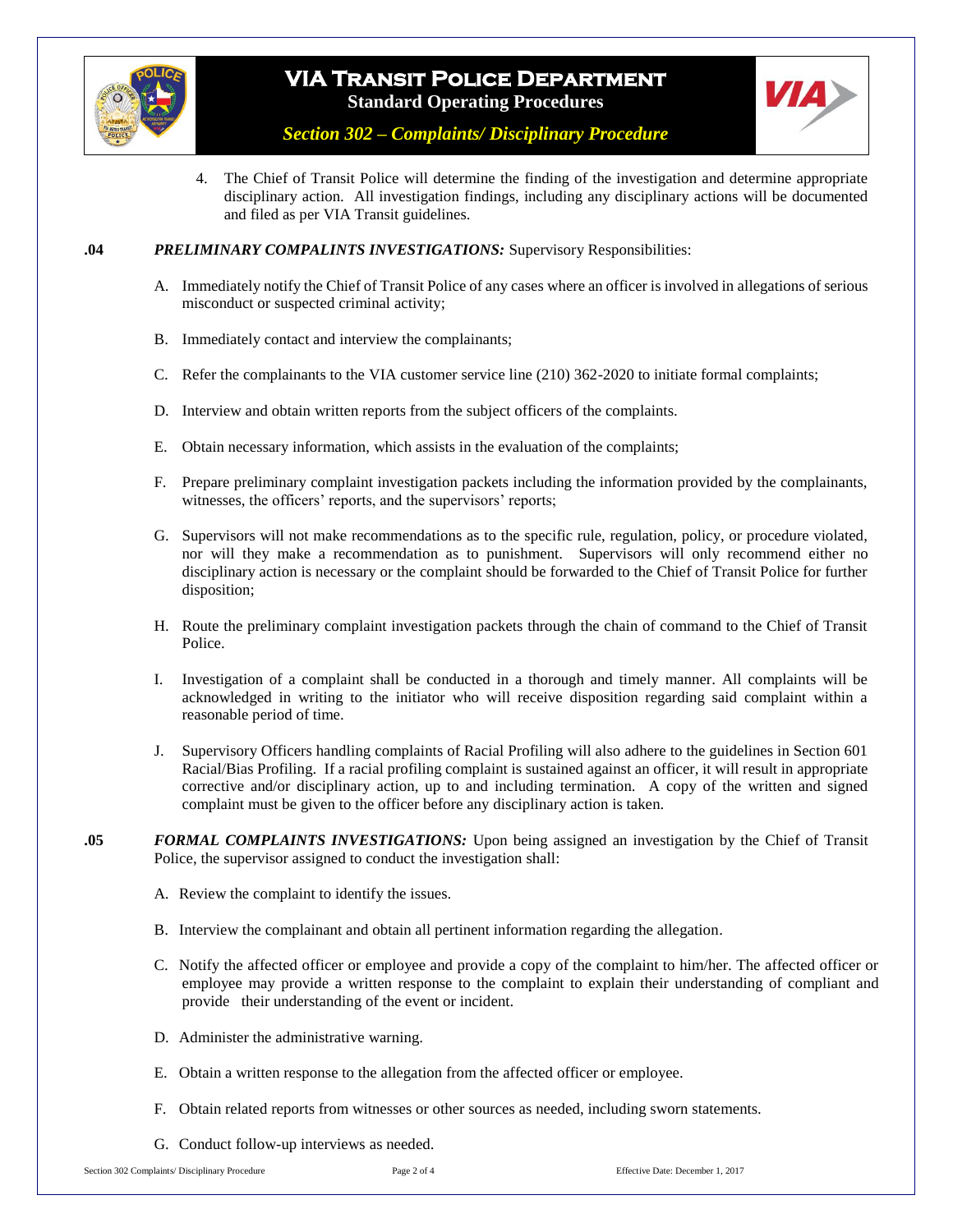

# **VIA Transit Police Department Standard Operating Procedures**

*Section 302 – Complaints/ Disciplinary Procedure*

**VIA** 

- H. Take other necessary action to complete the investigation.
- I. Prepare a written report to the Chief of Transit Police to include a complete analysis of the allegation with supporting documentation and classification of the complaint within ten (10) working days from the date of the incident or initial knowledge of the incident. If the complaint is sustained, the report must identify the Transit Police regulatory directive and/or the applicable section of the VIA Salaried Employee Manual that was violated. The report must also include a recommendation on what action to take on the complaint.
- J. If disciplinary action is intended to be taken against a Peace Officer, a copy of the written complaint must be served on that officer before any such action is taken.
- K. An internal complaint may be initiated and/or based on any written or verbal report submitted by an officer; and, in any such situation, must be reduced to a written complaint, a copy of which shall be provided to the subject officer, prior to any disciplinary action being taken.

**.06** *DISPOSITION OF COMPLAINTS:* Upon conclusion of an investigation, the complaint will be closed and filed as:

- A. Unfounded The allegation is false or not factual.
- B. Exonerated The incident occurred, but was lawful and proper.
- C. Inconclusive There is insufficient evidence to either prove or disprove the allegation.
- D. Sustained The allegation is supported by sufficient evidence to justify the reasonable conclusion that the alleged misconduct occurred.
- E. Violation not related to initial complaint A sustained act of misconduct not related to the initial complaint was discovered during the investigation.

#### **.07** *NOTICE TO AFFECTED PARTIES:*

A. Affected Officer and/or Employee: After final review and finding by the Chief of Transit Police, the affected officer or employee will be notified of the disposition of the complaint.

B. Complainant: After final review and finding by the Chief of Transit Police, the complainant will be notified of the finding of the complaint.

#### **.08** *TIME LIMITS:*

- A. The investigation shall be completed within thirty (30) days of the Department being notified or becoming aware of the complaint. In the event of illness, emergency, unforeseen circumstances or other issues needing further investigation, an extension may be appropriately granted.Extensions of time are requested in a written report and may be granted by the Chief of Transit Police if circumstances warrant.
- B. Disciplinary action should be taken as soon as possible after the investigation is complete but not more than thirty (30) days. In the event of illness, emergency, unforeseen circumstances or other issues needing further investigation, an extension may be appropriately granted.Extensions of time are requested in a written report and may be granted by the Chief of Transit Police if circumstances warrant.
- **.09** *ADMINISTRATIVE LEAVE WITH PAY:* Any leave with pay issues will be in accordance with the VIA Salaried Employee Manual.
- **.10** *Requirement to Cooperate:* All officers or employees will cooperate in any investigation being undertaken to determine an appropriate course of action in accordance with the VIA Salaried Employee Manual. Refusal to cooperate in any investigation or hearing, or failure to appear as a witness or failure to produce requested evidence, is cause for disciplinary action up to and including termination.